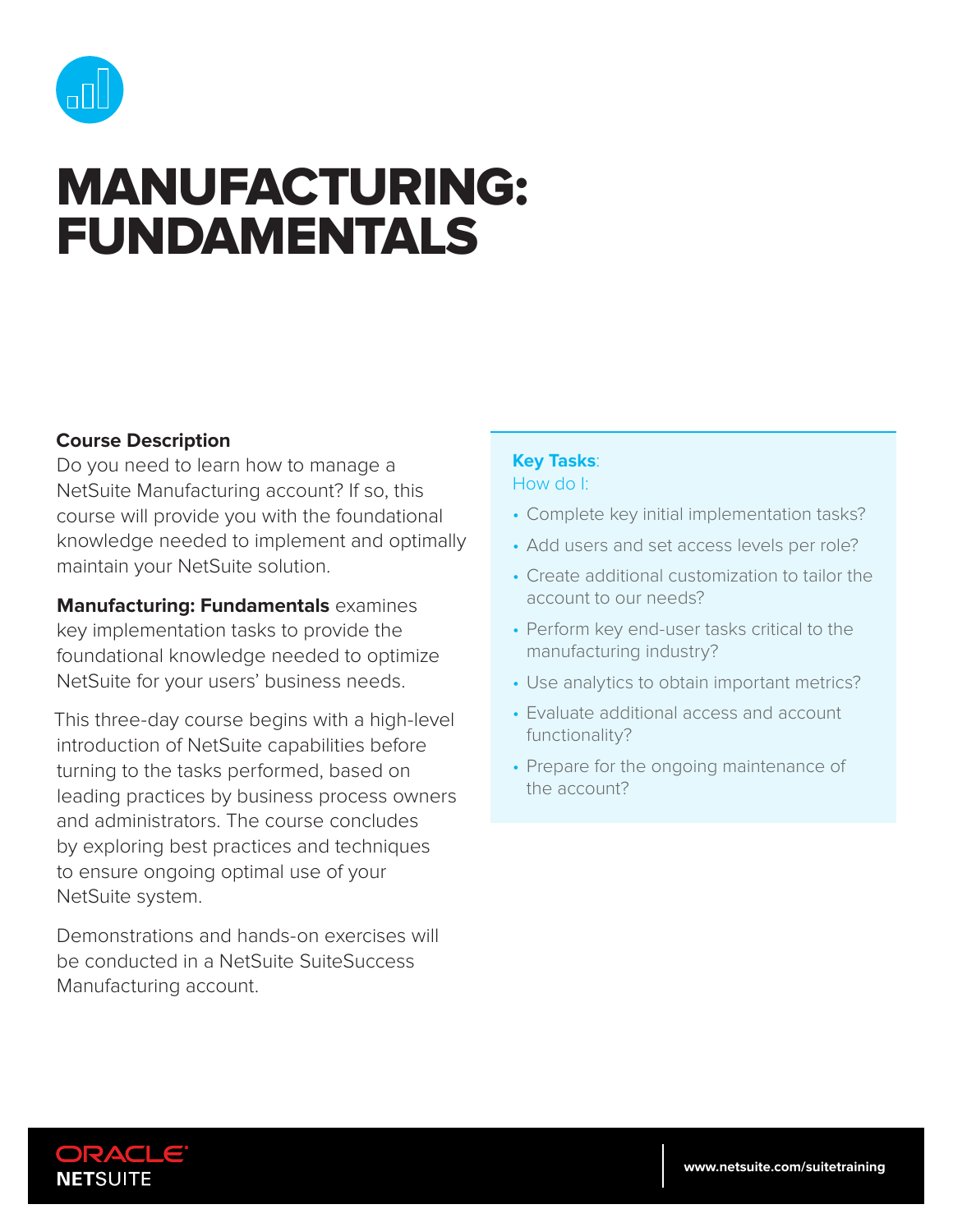## **Who Should Attend?**

- Project team members who need to understand the features and capabilities of the NetSuite Manufacturing solution prior to implementation.
- New and experienced administrators and business process owners who are responsible for the day-to-day operations, maintenance and optimization of their organization's NetSuite account.

#### **Prerequisite**

Course participants should be familiar with NetSuite navigation and features. To learn how to navigate NetSuite and perform common tasks, view the Getting Started tutorials on SuiteAnswers.

## **Course Objectives**

Through real-life use cases, hands-on exercises and best practices discussions, you will learn how to:

- Confirm company-wide configuration settings and user-level preferences.
- Identify features and business processes built into the application.
- Identify specific business challenges and corresponding NetSuite solutions and processes.
- Perform key administrative and end-user tasks for specific workflows.
- Monitor and measure business performance with analytics.
- Leverage additional tools and resources to extend account functionality.

#### Related Courses

Take these courses for more training:

- NetSuite: Administrator Fundamentals
- NetSuite: Financial Management
- SuiteAnalytics: Reports and Searches

## **Day 1 Agenda: Getting Started**

- How NetSuite Fits Your Business: Identify how NetSuite addresses your business needs; identify the benefits of the database structure; consider the use of business rules and business processes.
- Basic Navigation: Recognize NetSuite web page elements; personalize your Home Dashboard; identify the purpose of forms; use basic search option; leverage multiple Help resources.
- Overview of Account Configuration and Manufacturing Processes: Your NetSuite account has been configured to meet general business needs. We review the manufacturing process with a high-level overview, identify which features have been enabled and recommend additional features and preferences to set up.
- Manufacturing Data Model: Explore additional account personalization settings to fine tune the account to meet your needs and examine how NetSuite stores data in various record types and the relationships between those records.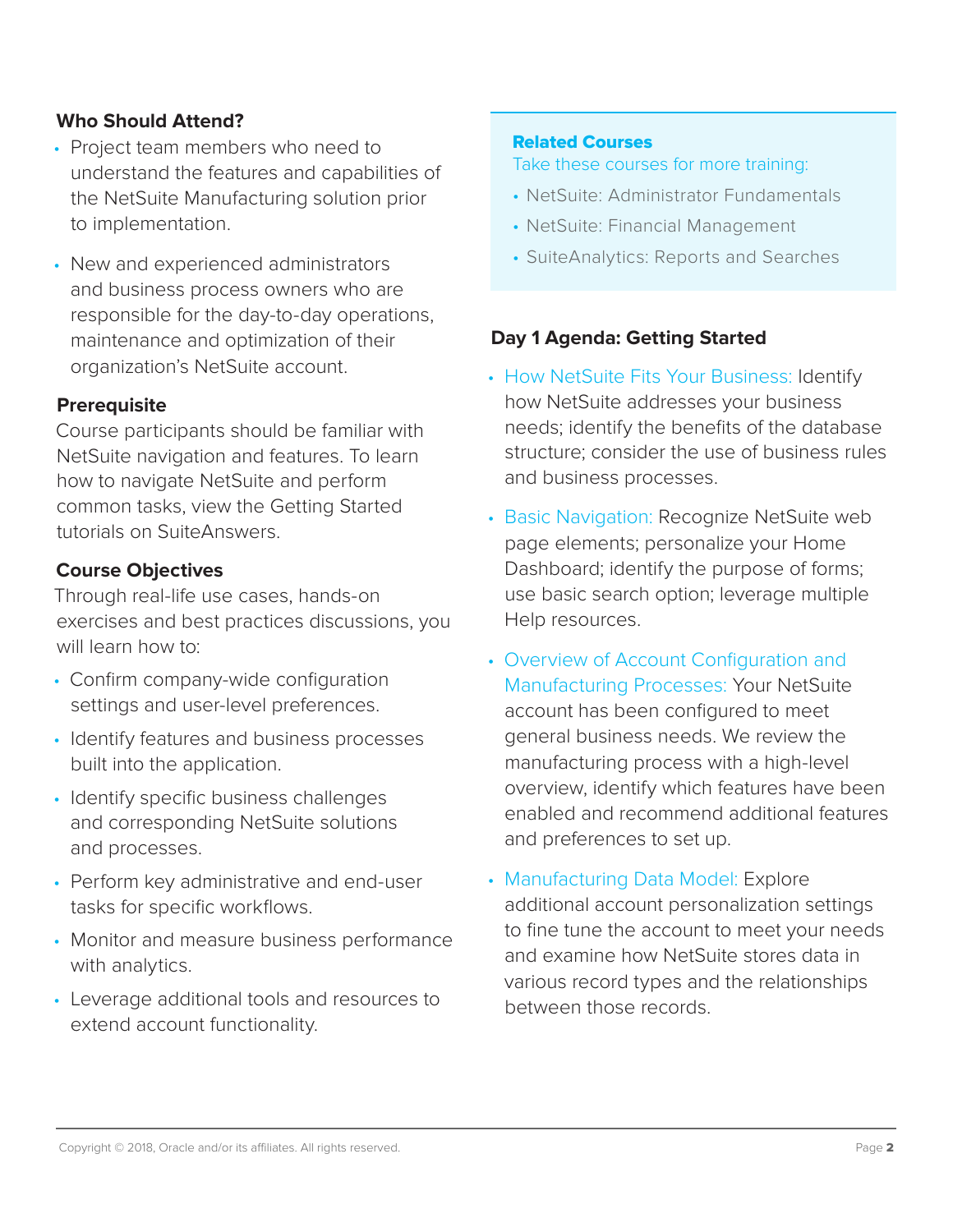- NetSuite Roles and Permissions: Explain how roles are the foundation for data security in your NetSuite account; define user permissions and restrictions; set up users in your account.
- Marketing-to-ROI: Discover how NetSuite combines all the tools you need to manage your marketing efforts in one integrated system.

# **Day 2 Agenda: Business Processes**

- Lead-to-Quote: Study Sales Force Automation (SFA) tools to help with lead assignment and lead/prospect/customer management throughout the sales process.
- Order-to-Cash: Validate, approve and convert orders per your business process to manage warehouse activities; ship orders in a timely manner; fulfill orders through the 'Pick/Pack/ Ship' process; improve customer invoicing and payments and monitor results.
- Return-to-Credit: Manage return authorizations, item receipts and credit memos.
- Pricing: Define accounting preferences, price levels, groups and schedules.
- Financial Tools: Explore financial options (Chart of Accounts, General Ledger, Financial Segmentation, Fiscal Year/Accounting Period management processes) and standard reporting options.
- Item Pricing and Basic Inventory: Create inventory and non-inventory items (including service items) and associate items with pricing costs and parameters.

## **SuiteAnswers**

Get answers to your support and training related questions:

- Go to Training Videos to access the Getting Started tutorials.
- Take New Feature Training to learn about the latest NetSuite release.
- Demand Planning Solutions: Explore the NetSuite Demand Planning process; identify the item record setup steps; generate an Item Demand Plan and Supply Plan; review Gross Requirements inquiries for managing supply.

# **Day 3 Agenda: Business Processes and Go-Live**

- Work Order Management: Study the Work Order process to build inventory from Maketo-Stock to Make-to-Order, including the steps for planning, scheduling and execution of (item) components.
- Contract Manufacturing: Explore how to incorporate contract manufacturer(s) when producing goods on your behalf; define additional preferences to create Work Orders for finished goods, receiving and transfers.
- Purchasing and Related Transactions: Set up the Purchase Approver; process a Purchase Order, Bill, Payment; analyze reports.
- Fixed Assets: Investigate the automated management features for fixed assets; acquisition, depreciation, revaluation, and retirement; review how to accurately track, control and depreciate assets and provide